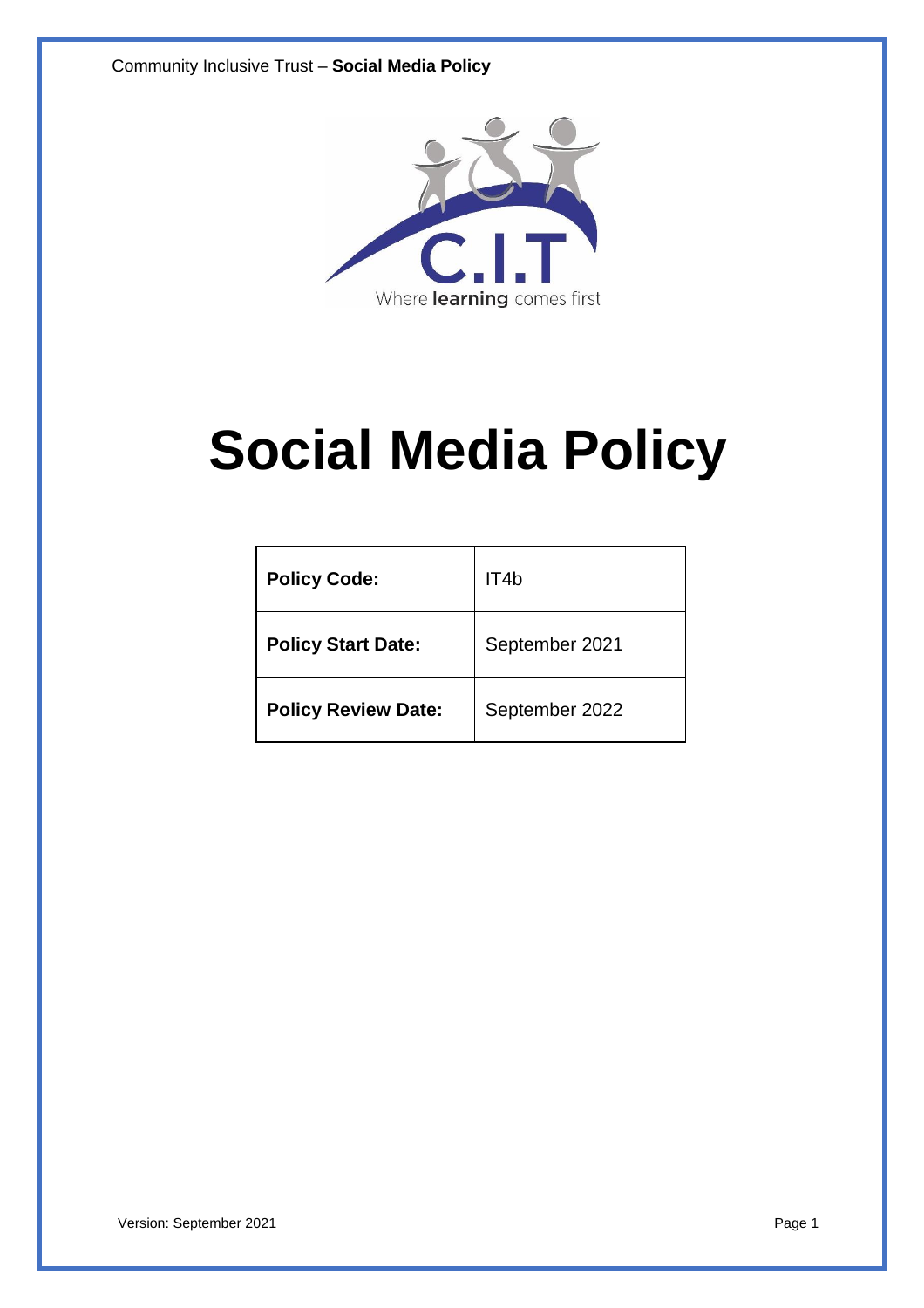# **Statement of Intent**

CIT Academies understands that social media is a growing part of life outside of school. We have a responsibility to safeguard our pupils against potential dangers when accessing the Internet at school, and to educate our pupils about how to protect themselves online when outside of school.

We are committed to:

- Encouraging the responsible use of social media by all staff, parents and pupils in support of the school's mission, values and objectives.
- Protecting our pupils from the dangers of social media.
- Preventing and avoiding damage to the reputation of the school through irresponsible use of social media.
- Protecting our staff from cyber bullying and potentially career damaging behaviour.
- Arranging e-safety meetings for parents.

#### **1. Legal framework**

- 1.1 This policy has due regard to legislation and guidance including, but not limited to, the following:
	- The General Data Protection Regulations (GDPR)
	- DfE (2018) 'Data protection: a tool kit for schools'
	- The Data Protection Act 2018
- 1.2 This policy will be implemented in accordance with the following Trust policies and documents:
	- Acceptable Use of the Internet Policy
	- Allegations of Abuse against Staff Policy
	- Communications Policy
	- Child Protection & Safeguarding Policy
	- Data Protection Policy
	- Staff Code of Conduct
	- Complaints Policy

#### **2. Roles and responsibilities**

- 2.1 The Head Teacher is responsible for:
	- The overall implementation of this policy and ensuring that all staff, parents and pupils are aware of their responsibilities in relation to social media use.
	- Promoting safer working practices and standards with regards to the use of social media.
	- Establishing clear expectations of behaviour for social media use.
	- Ensuring that this policy, as written, does not discriminate on any grounds, including, but not limited to: ethnicity/national origin, culture, religion, gender, disability or sexual orientation.
	- In conjunction with the Trust Board, ELT and Local School Board, handling complaints regarding this policy and its provisions in line with the CIT Complaints Policy.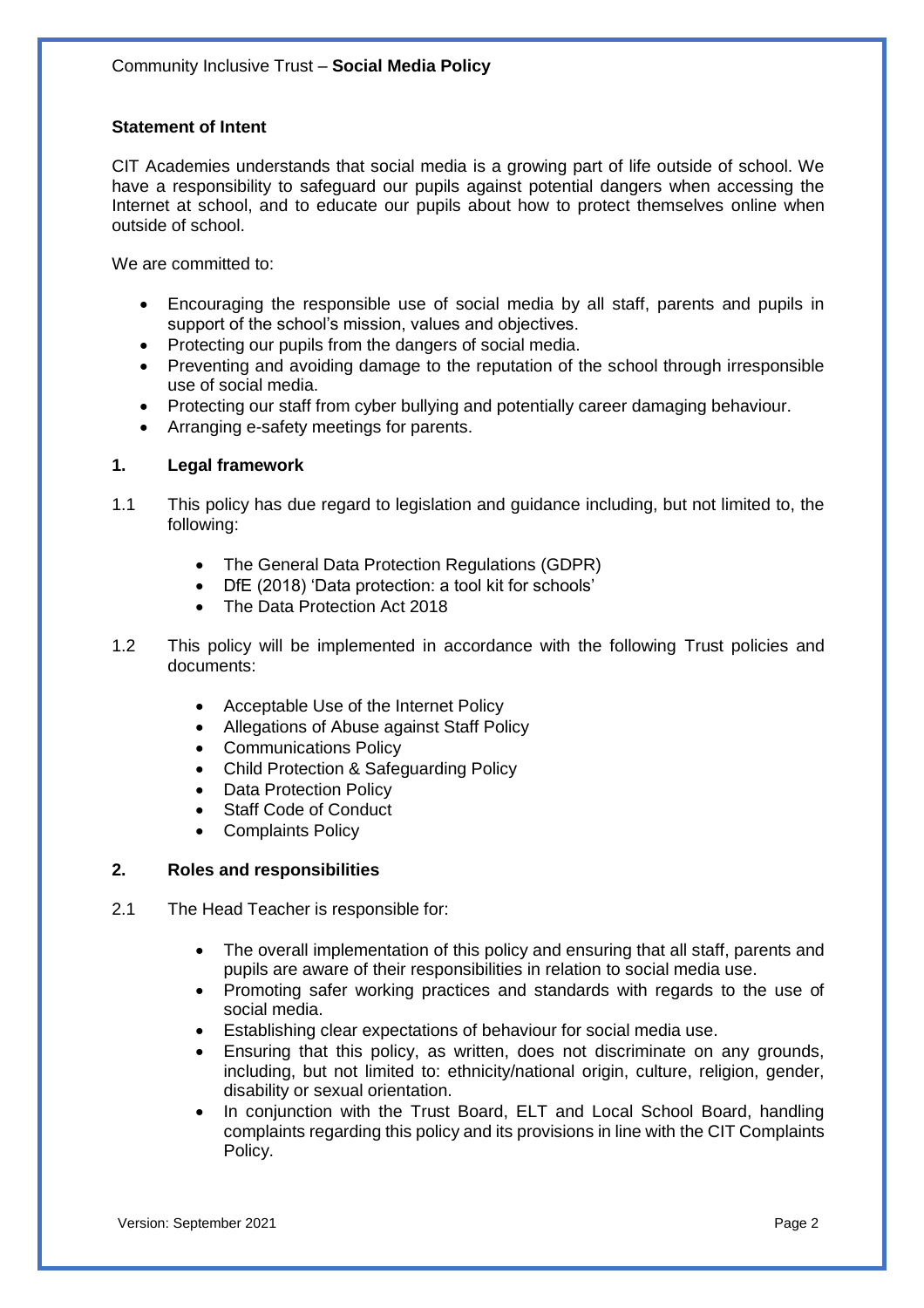- Implementing appropriate sanctions and disciplinary methods where there is a breach of this policy.
- Taking steps to minimise the amount of misplaced or malicious allegations in relation to social media use.
- Working alongside the Data Protection Officer (DPO) to ensure appropriate security measures are implemented and compliance with the GDPR.
- 2.2 Staff members are responsible for:
	- Adhering to the principles outlined in this policy and the Acceptable Use of the Internet Policy.
	- Ensuring pupils follow the principles outlined in this policy and that it is implemented fairly and consistently in the classroom.
	- Reporting any social media misuse by staff, pupils or parents to the Head Teacher immediately.
	- Attending any training on social media use offered by the school.
- 2.3 Parents are responsible for:
	- Adhering to the principles outlined in this policy.
	- Taking appropriate responsibility for their use of social media and the influence on their children at home.
	- Promoting safe social media behaviour for both themselves and their children.
	- Attending e-safety meetings held by the school wherever possible.

# **3. Definitions**

- 3.1 For the purpose of this policy, the Trust defines "social media" as any online platform that offers real-time interaction between the user and other individuals or groups including, but not limited to, the following:
	- Blogs
	- Online discussion forums, such as netmums.com
	- Collaborative spaces, such as Facebook, Instagram
	- Media-sharing devices, such as YouTube
	- 'Micro-blogging' applications, such as Twitter
- 3.2 For the purpose of this policy, "cyber bullying" is defined as any social media or communication technology intentionally used to bully an individual or group, including the posting or sharing of messages, images or videos.
- 3.3 For the purpose of this policy, "members of the school community" are defined as any Member, Trustee, senior leader, teacher, member of support staff, pupil, parent or carer of a pupil, Governor or ex-pupil.

# **4. Data Protection principles**

- 4.1 The school will obtain consent from pupils and parents and carers at the beginning of their enrolment at the school using the parental consent form, which will confirm whether or not consent is given for posting images and videos of a pupil on the school website, social media pages, and/or in the media. The consent will be valid for the pupil's time at the school.
- 4.2 For the purpose of section 4.1, where a pupil is aged 18 and over and assessed by the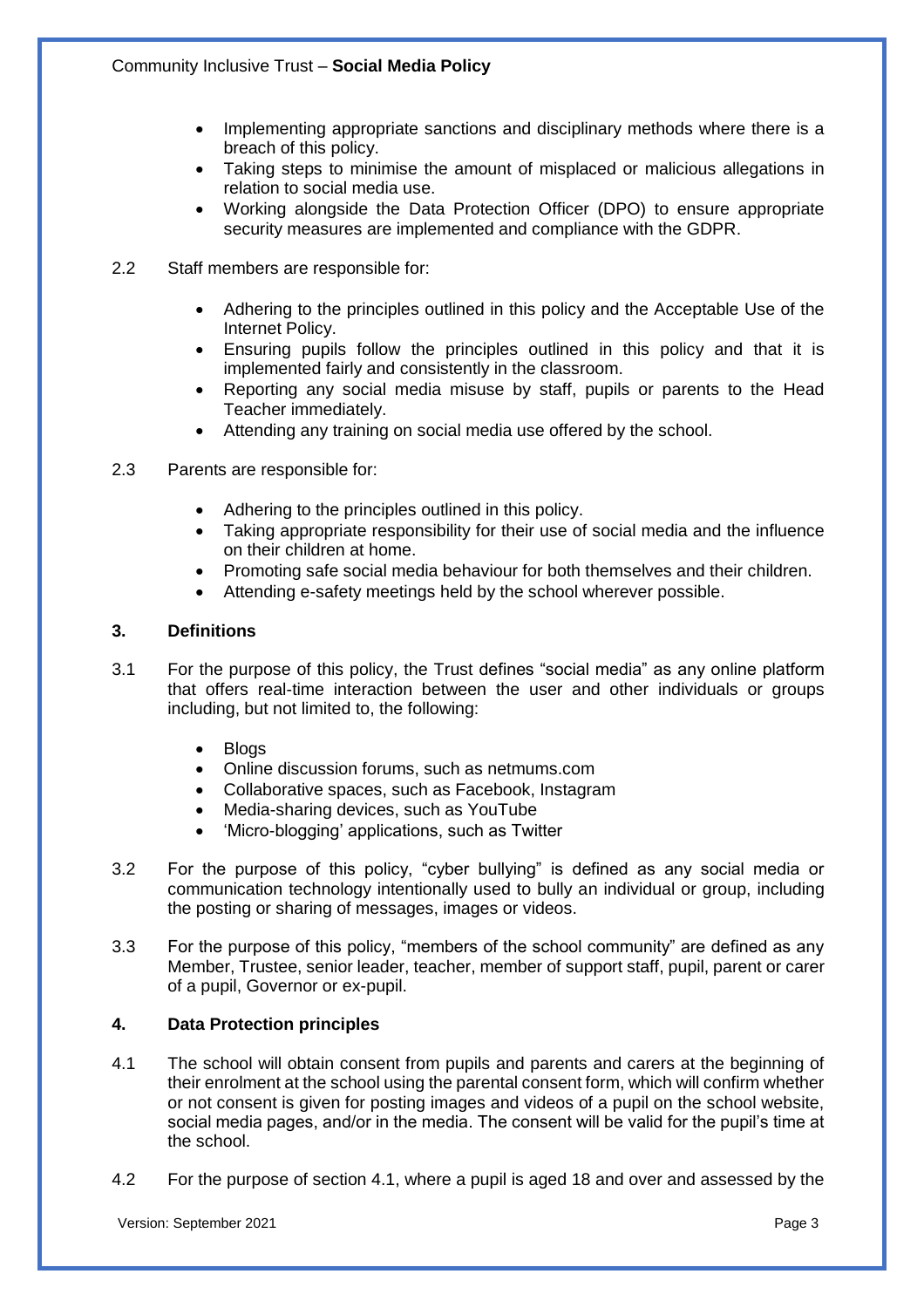school to have the competence to understand what they are consenting to, the school will obtain consent directly from that pupil; otherwise, consent is obtained from whoever holds parental responsibility for the child.

- 4.3 Parents and pupils are able to withdraw or amend their consent at any time. To do so, parents and pupils must inform the school in writing.
- 4.4 Consent can be provided for certain principles only, for example only images of a pupil are permitted to be posted, and not videos. This will be made explicitly clear on the consent form provided.
- 4.5 Where parents or pupils withdraw or amend their consent, it will not affect the processing of any images or videos prior to when consent was withdrawn or amended, unless specifically requested. Processing will cease in line with parents' and pupils' requirements following this.
- 4.6 In line with section 4.5, wherever it is reasonably practicable to do so, the school will take measures to remove any posts before consent was withdrawn or amended, such as removing an image from a social media site.
- 4.7 The school will only post images and videos of pupils for whom consent has been received.
- 4.8 Only school-owned devices may be used by school staff to take images and videos of the school community, which have been pre-approved by the DPO for use.
- 4.9 The school will not post pupils' personal details on social media platforms.
- 4.10 Pupils' full names will not be used alongside any videos or images in which they are present, unless a parent/carer has specified to do so.
- 4.11 Before posting on social media, staff will:
	- Refer to the consent record log to ensure consent has been received for that pupil and for the exact processing activities required.
	- Ensure that there is no additional identifying information relating to a pupil.

# **5. Social media use – staff**

#### **School accounts**

- 5.1 School social media passwords are not shared with any unauthorised persons, including pupils, unless otherwise permitted by the Head Teacher.
- 5.2 Staff will ensure any posts are positive in nature and relevant to pupils, the work of staff, the school or any achievements.
- 5.3 If staff wish for reminders to be posted for parents, e.g. returning slips for a school trip, staff will seek permission from the Head Teacher before anything is posted.
- 5.4 Staff will adhere to the Data Protection principles outlined in section 4 of this policy at all times.
- 5.5 Staff will not post any content online which is damaging to the school or any of its staff or pupils.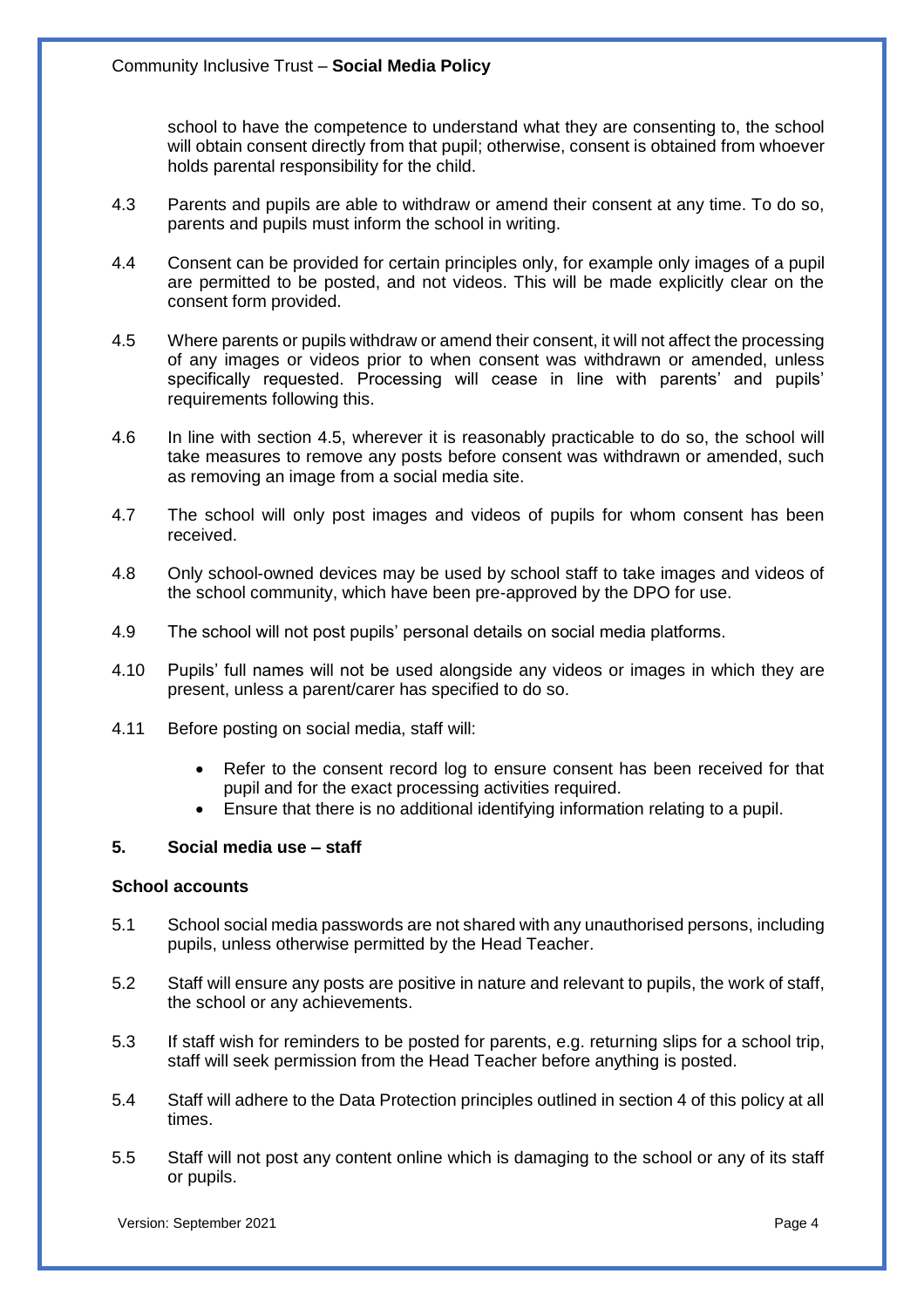5.6 If inappropriate content is accessed online, this must be reported to the DPO immediately. The DPO retains the right to monitor staff members' Internet usage in line with the Data Protection Policy.

#### **Personal accounts**

- 5.7 Staff members will not access social media platforms during lesson times, unless it forms part of a planned lesson.
- 5.8 Staff members are permitted to use social media during break times, away from pupils.
- 5.9 Staff will avoid using social media in front of pupils.
- 5.10 Staff will not "friend" or otherwise contact pupils or parents through their personal social media accounts unless prior approval is sort from the Head Teacher. An exception is in the case of blogs or social media pages set up specifically for the purpose of teaching and learning.
- 5.11 Staff members will not provide their home address, personal phone number, mobile number, social networking details or personal email addresses to pupils or parents – any contact with pupils or parents will be done through authorised school contact channels.
- 5.12 Staff members will ensure the necessary privacy controls are applied to personal accounts.
- 5.13 No staff member will post any content online that is damaging to CIT Academies or any of its staff or pupils.
- 5.14 Where staff members use social media in a personal capacity, they will ensure it is clear that views are personal and are not that of the school.
- 5.15 Staff members will not post any information which could identify a pupil, class or the school – this includes any images, videos and personal information.
- 5.16 Staff will not take any posts, images or videos from social media that belong to the school for their own personal use.
- 5.17 Breaches of this policy by members of staff will be taken seriously and in the event of illegal, defamatory or discriminatory content could lead to prosecution, disciplinary action or dismissal.
- 5.18 Members of staff will be aware that if their out-of-work activity brings the school into disrepute, disciplinary action will be taken.
- 5.19 Members of staff will regularly check their online presence for negative content via search engines.
- 5.20 Attempts to bully, coerce or manipulate members of the school community via social media by members of staff will be dealt with as a disciplinary matter.
- 5.21 Members of staff will not leave a computer or other device logged in when away from their desk or save passwords.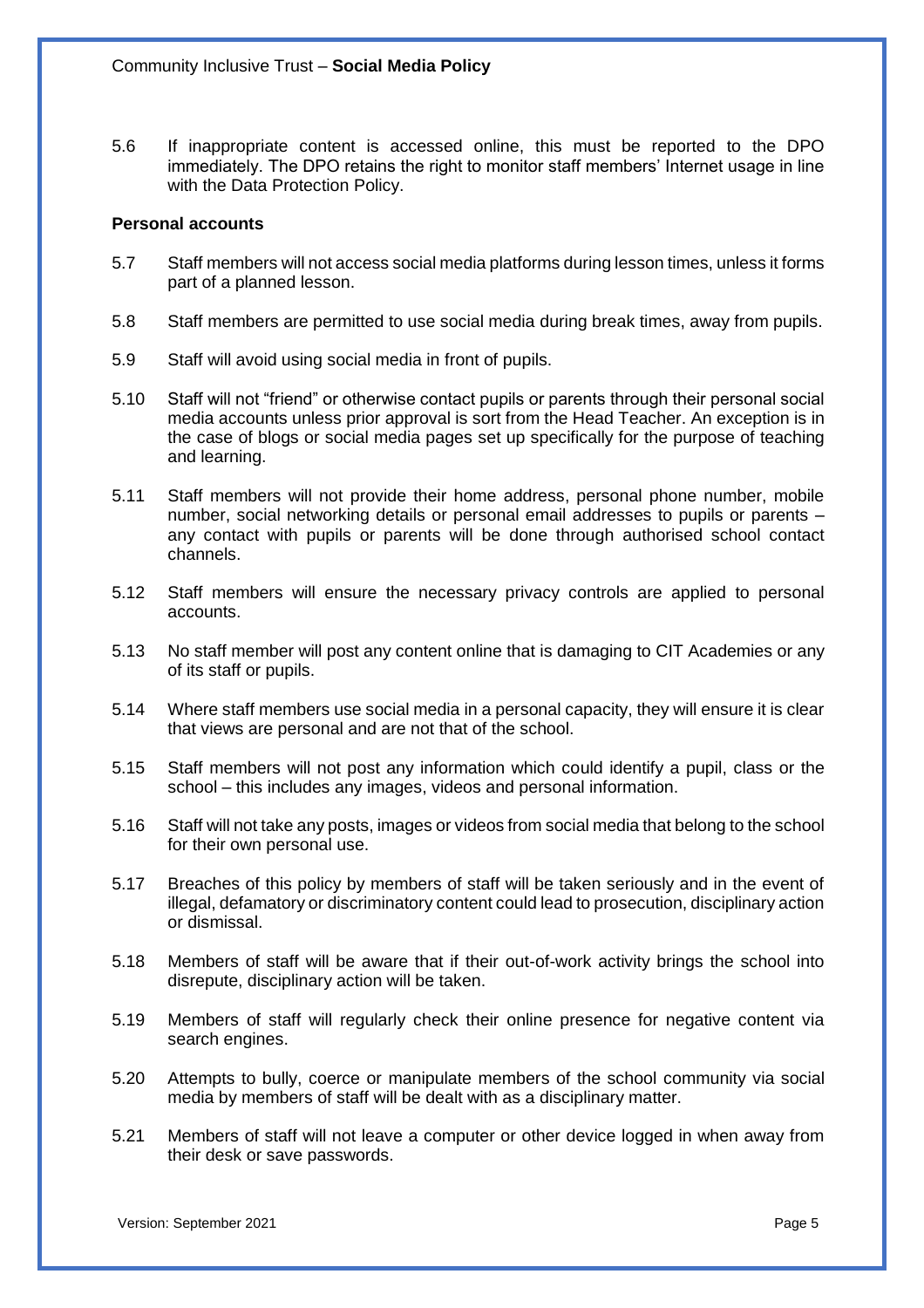5.22 Staff members will use their school email address for school business and personal email address for their private correspondence; the two should not be mixed.

#### **6. Social media use – pupils and parents**

- 6.1 Pupils will not access social media during school time, unless it is part of a curriculum activity.
- 6.2 Pupils and parents should not attempt to "friend" or otherwise contact members of staff through their personal social media accounts. Pupils and parents are only permitted to be affiliates of school social media accounts.
- 6.3 Where a pupil or parent attempts to "friend" a staff member on their personal account, it will be reported to the Head Teacher.
- 6.4 Pupils are instructed not to sign up to any social media sites that have an age restriction above the pupil's age.
- 6.5 If inappropriate content is accessed online on school premises, it will be reported to a teacher.
- 6.6 Pupils are not permitted to use the school's Wi-Fi network to access any social media platforms unless prior permission has been sought from the Head Teacher, and the DPO has ensured appropriate network security measures are applied.
- 6.7 Parents are not permitted to use the school's Wi-Fi network to access any social media platforms on personal devices. Social media access on school-owned devices may be permitted in line with 6.8.
- 6.8 Breaches of this policy will be taken seriously and in the event of illegal, defamatory or discriminatory content could lead to prosecution or exclusion.

### **7. Blocked content**

- 7.1 In accordance with the school's Data Protection Policy, the DPO installs firewalls on the school's network to prevent access to certain websites. The following social media websites are not accessible on the school's network:
	- **Twitter**
	- Facebook
	- Instagram
- 7.2 Attempts made to circumvent the network's firewalls will result in a ban from using school computing equipment, other than with close supervision.
- 7.3 Inappropriate content accessed on the school's computers will be reported to the DPO so that the site can be blocked.
- 7.4 The DPO retains the right to monitor staff and pupil access to websites when using the school's network and on school-owned devices.

#### **8. Cyber bullying**

8.1 Cyber bullying incidents are taken seriously across CIT Academies Any reports of cyber bullying on social media platforms by pupils will be handled in accordance with the Anti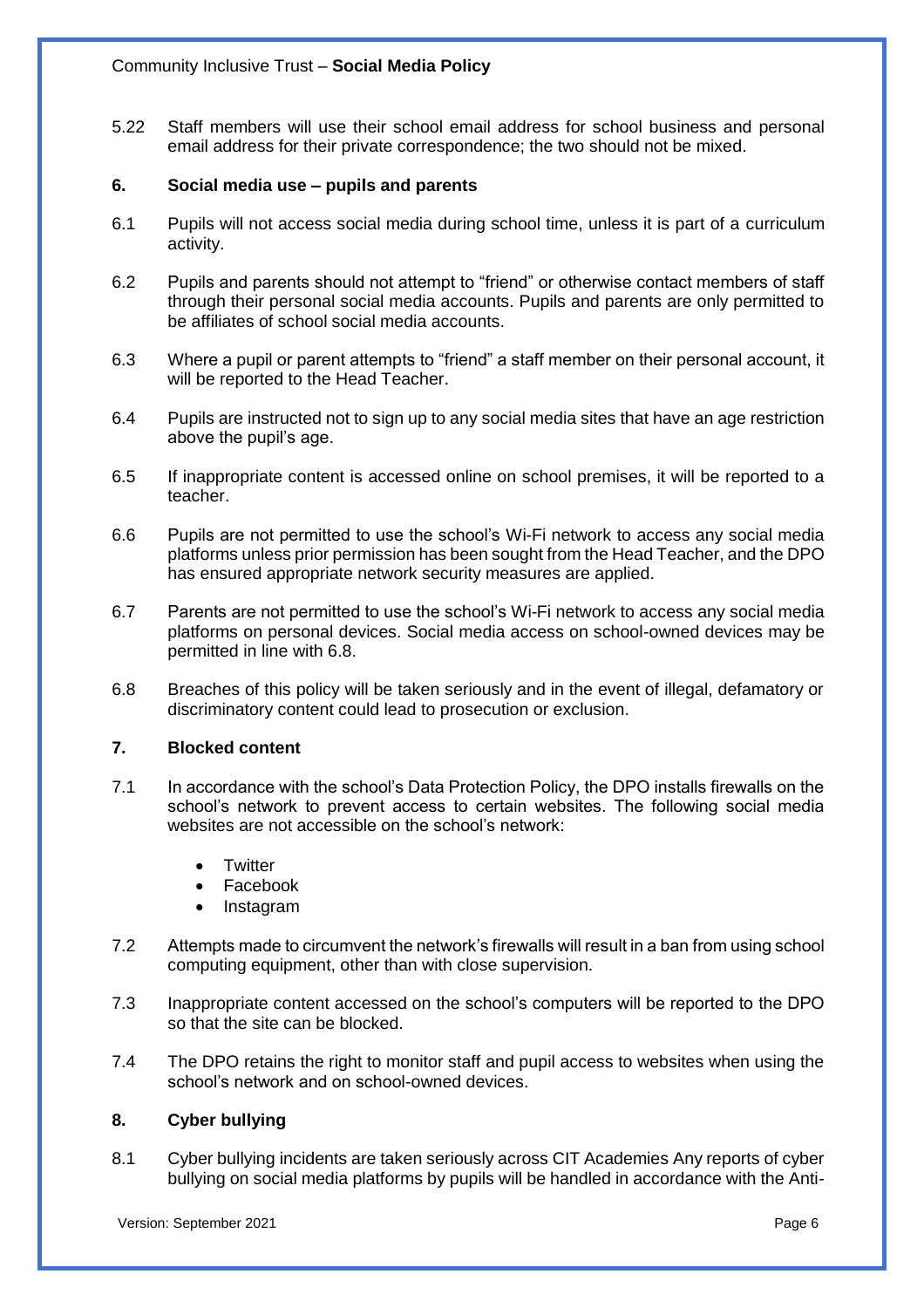Bullying Policy.

- 8.2 Allegations of cyber bullying from staff members will be handled in accordance with the Allegations of Abuse against Staff Policy.
- 8.3 Staff members will not respond or retaliate to cyber bullying incidents. Incidents will be reported as inappropriate and support will be sought from the Head Teacher.
- 8.4 Evidence from the incident will be saved, including screen prints of messages or web pages, and the time and date of the incident.
- 8.5 Where the perpetrator is a current pupil or colleague, most incidents can be handled through the school's own disciplinary procedures.
- 8.6 Where the perpetrator is an adult, in nearly all cases a member of the SLT will invite the victim to a meeting to address their concerns. Where appropriate, the perpetrator will be asked to remove the offensive content.
- 8.7 If the perpetrator refuses to comply, it is up to the school to decide what to do next. This could include contacting the Internet service provider in question through their reporting mechanisms if the offensive content breaches their terms and conditions.
- 8.8 If the material is threatening, abusive, sexist, of a sexual nature or constitutes a hate crime, the school will consider whether the Police should be contacted.
- 8.9 As part of the school's ongoing commitment to the prevention of cyber bullying, regular education and discussion about e-safety will take place as part of computing and PSHE.

# **9. Training**

- 9.1 Across CIT Academies we recognise that early intervention can protect pupils who may be at risk of cyber bullying or negative social media behaviour. As such, teachers will receive training in identifying potentially at-risk pupils.
- 9.2 Teachers and support staff are made aware of the Social Media Policy as part of their new starter induction.
- 9.3 Teachers and support staff will receive ongoing training as part of their development.
- 9.4 Pupils will be educated about e-safety and appropriate social media use on a termly basis through a variety of mediums, including assemblies, PSHE lessons and crosscurricular links.
- 9.5 Pupils will be provided with material to reinforce their knowledge, such as e-safety leaflets.
- 9.6 Parents will be invited to e-safety and social media training when provided.
- 9.7 Training for all pupils, staff and parents will be refreshed in light of any significant incidents or changes.

#### **10. Monitoring and review**

10.1 This policy will be reviewed on an annual basis by the Head of Communications, in conjunction with the DPO.